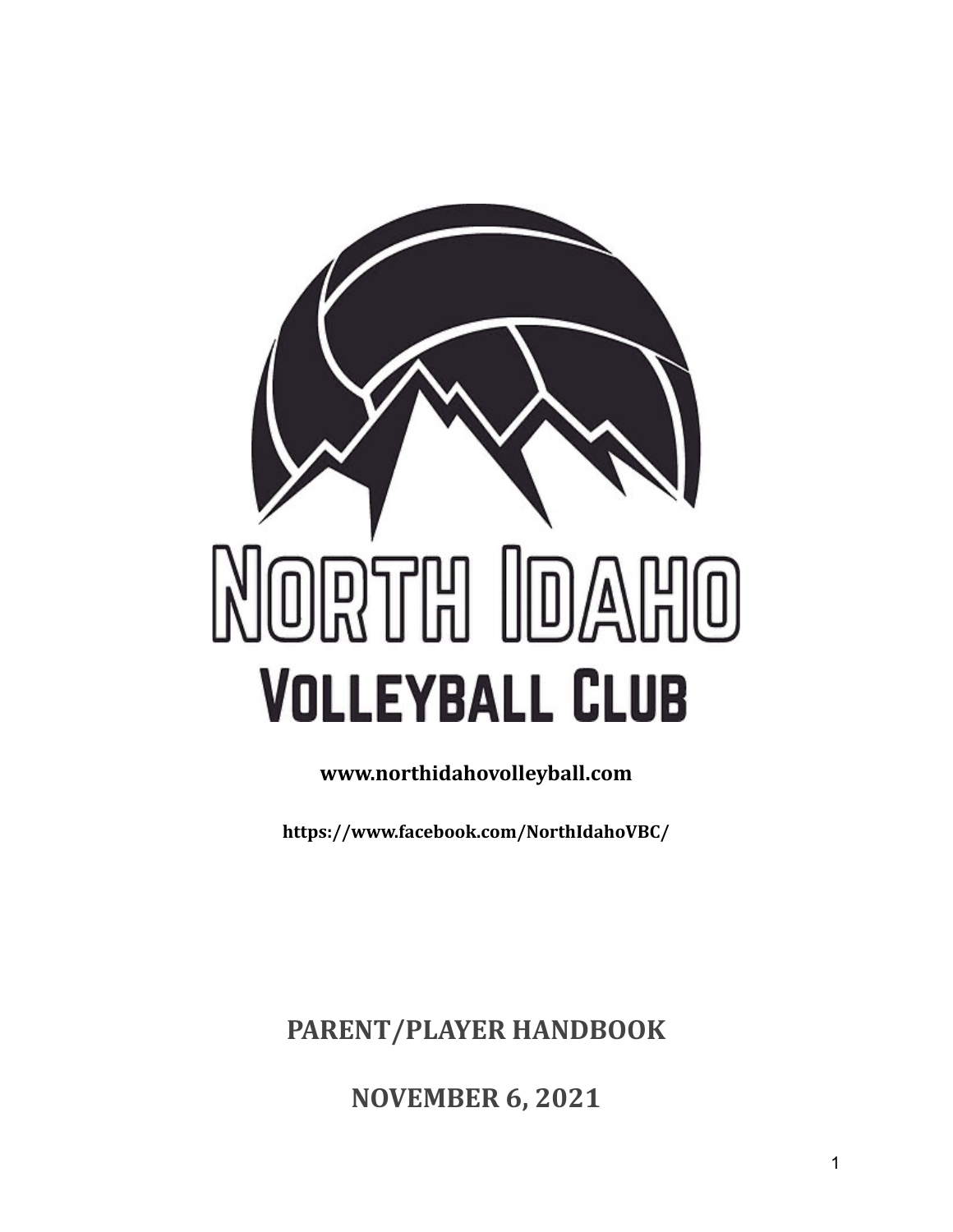# **TABLE OF CONTENTS**

| <b>Mission Statement</b>               | 3                |
|----------------------------------------|------------------|
| Organization                           | 3                |
| <b>Board of Directors</b>              | 3                |
| Website                                | $\boldsymbol{4}$ |
| <b>Coach Requirements/Expectations</b> | $4 - 5$          |
| <b>Teams</b>                           | 5                |
| <b>Playing Time</b>                    | 6                |
| Communication                          | $6-9$            |
| <b>Sexual Abuse Policy</b>             | 9                |
| <b>Complaint/Reporting Procedure</b>   | 10               |
| <b>Tryouts</b>                         | 10               |
| <b>Practice</b>                        | 11               |
| <b>Tournaments</b>                     | 12               |
| <b>Team Fees and Billing</b>           | 13               |
| <b>Fundraising</b>                     | 14               |
| <b>Covid Waiver</b>                    | 15               |
| <b>Parent Letter</b>                   | 16               |
| <b>Player Letter</b>                   | 17               |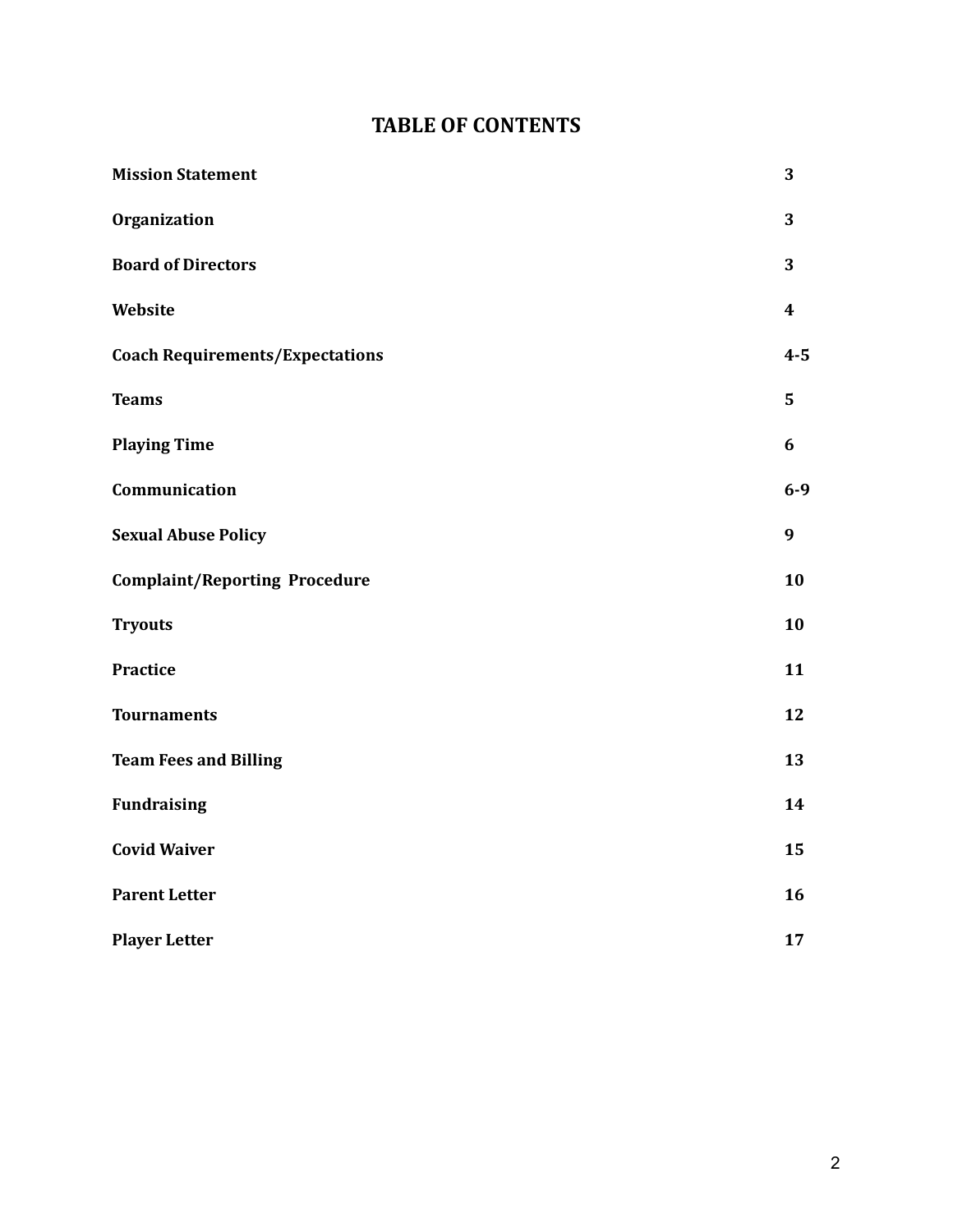#### **MISSION STATEMENT**

North Idaho Volleyball Club offers opportunities to female athletes, aged 7 -18, who want volleyball training outside of their school seasons. NIVBC's mission is to promote and encourage the growth and development of volleyball in North Idaho by:

- Providing a positive and nurturing environment where teamwork, sportsmanship, work ethic and fun are emphasized.
- Providing a challenging and competitive environment for our student athletes
- Providing an opportunity for our athletes to learn all of the life lessons that come with being the member of a team,
- Providing experienced, quality coaches who can help our athletes in developing volleyball skills, systems knowledge, team dynamics and life skills.
- Providing literature and support to parents and athletes who are interested in pursuing volleyball opportunities at the collegiate level.

#### **ORGANIZATION**

NIVBC is a member of USA Volleyball, the national governing board for volleyball in the United States. USA Volleyball works in conjunction with the International Volleyball Federation to provide equal opportunities and maximum enjoyment for participants and spectators, while maintaining the values of fair play and peaceful involvement. As a part of USA Volleyball, North Idaho Volleyball Club and its members must adhere to the rules, standards, and code of ethics as established by the national governing body.

#### **BOARD OF DIRECTORS**

North Idaho Volleyball Club is a non-profit corporation managed by a Board of Directors. The board consists of seven members. The board for the 2021-2022 season is: Julia Klontz- President Rebecca Apple - Director Sheyna Rust - Treasurer / Vice President Jack Dyck - Coaching Director Peter Klein - Beach Program Director Karen Alsager - Communications Director Angie Endicott - Tournament Director

The Board is responsible for all operations of the club including but not limited to approving operating year and budget proposals, staffing, operational necessities and for hearing disciplinary complaints and appeals for staff and members according to the USA Volleyball and North Idaho Club guidelines.

The Board meets annually to approve issues for the upcoming season. Other meetings throughout the year are scheduled as needed. Members who wish to have an issue considered by the Board must submit the request, in writing, to the Director. The Director will review the request and, if necessary, schedule a meeting for the Board.

The Board has the sole power to remove the Director or any officer by a majority vote if ample proof has been made of a violation of standing statutes. At the time of removal, the Board will appoint a replacement..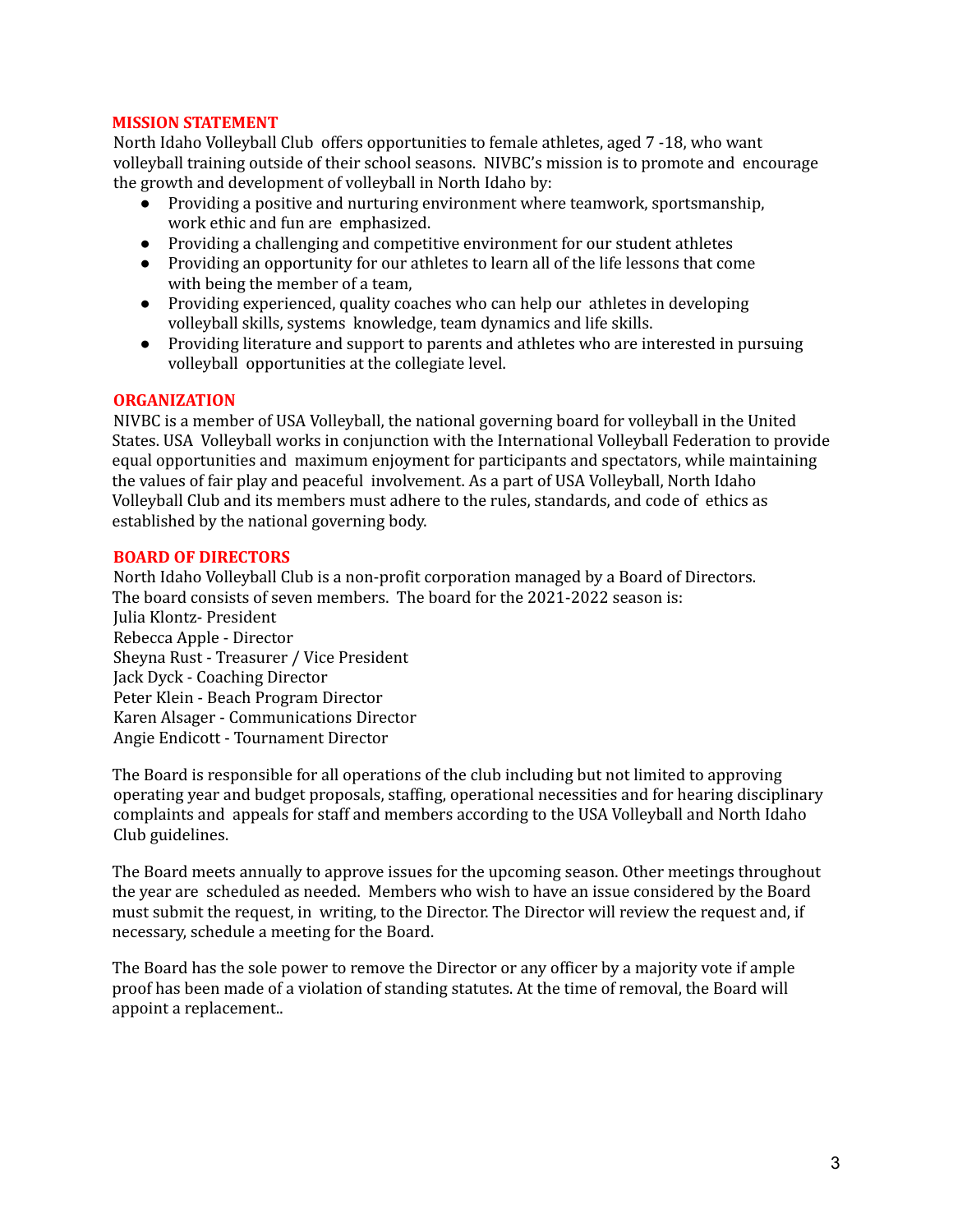#### **WEBSITE**

Our website ([www.northidahovolleyball.com\)](http://www.northidahovolleyball.com) has significant information and resources for parents and/or players. The most current information regarding practices, tournaments, etc., will be posted as soon as it is available. We will make every attempt to update our website first and promote it as the location to get the most accurate and up to date information. A directory exists on the website with emails and phone numbers of all head coaches as well as our mailing address.

#### **COACH REQUIREMENTS**

All head coaches must be at least 18 years of age at the time of employment.

All coaches will be IMPACT/SafeSport certified

Will be registered with USA Volleyball as a coach

Will have gone through a background check administered by the Evergreen Region

Will have a copy of the USA Volleyball Coaches Code of Ethics on file.

All coaches are required to carry all players' medical release forms to sites of practice, competition, and all club related leisure activities to ensure proper emergency medical attention if the situation arises.

Will adhere to the USA Volleyball Junior Club Personnel Code of Ethics at all times.

#### **COACH EXPECTATIONS**

We expect our coaches to be:

- Engaged
- Passionate
- Committed
- Knowledgeable
- Communicative
- Competitive
- Organized
- Prepared
- Uncompromising
- Respectful
- Consistent

We will be on time, prepared (detailed practice plan), and properly equipped for each practice, scrimmage and/or tournament.

We will hold our players accountable by creating a culture based on an expectation of excellence. We will lead by example and promote good sportsmanship.

We will be advocates, in good faith, for the members of their teams.

We will set goals and expectations not only for the season, but for each tournament, practice, and individual drill.

We will set challenging goals, expectations, and clearly communicate these to our players.

We will hold them accountable immediately and expect maximum efforts towards achieving these goals by praising effort and not accepting less.

We will provide feedback on our team's performance as a whole and to individual players after each event. This will include both praise of accomplishment and identification of areas for improvement.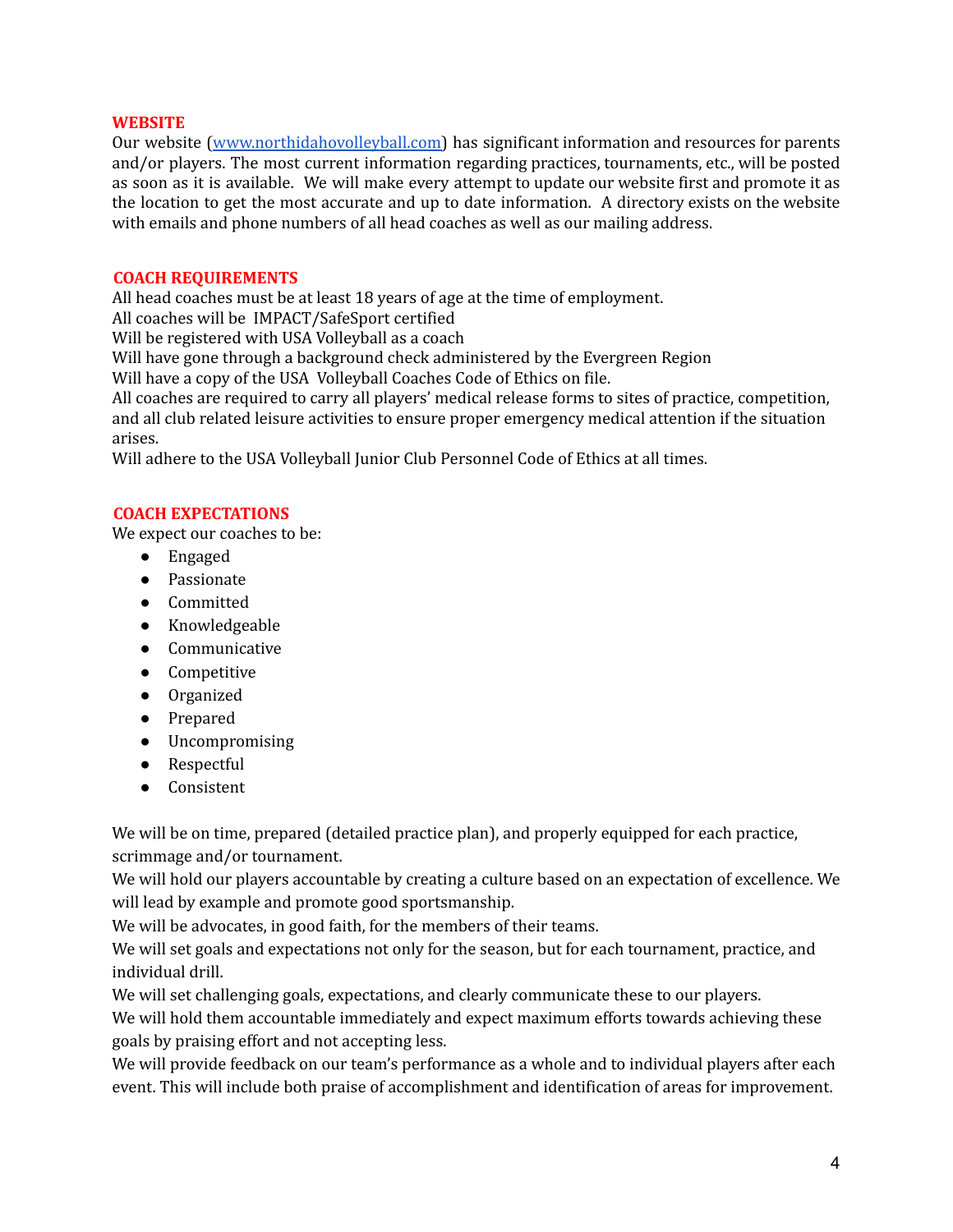We will communicate our knowledge and love for the game to each and every player that walks into the gym.

We will be at least 10 minutes early to practice and we will wait with athletes until all players have left the site or have confirmed transportation on site.

Coaches may NOT provide transportation to any athlete.

# **TEAMS**

Teams offered by NIVBC are all designed to provide a positive and nurturing environment where teamwork, sportsmanship, and fun are emphasized. In order to best accomplish these goals, teams within the organization will be created with varying levels of time and financial commitments.

We hope to have teams at every age level as defined by USAV, however this is often not the case. We are limited by the number of participants and by the varying positions that those athletes play. We will do our best to make as many teams as possible within those parameters.

# **Developmental Program**

The Developmental Program is primarily designed to attract and introduce athletes to the game of volleyball. The goal of this program is to teach basic skills and systems, to get athletes excited about the game, and to have fun learning and participating. Athletes involved in the Developmental Program practice once or twice per week depending on their grade level (see below). Each practice session will include skill development, basic system training, and modified game play. The intent is to combine high quality training with low cost and low commitment in order to achieve a positive first volleyball experience for young athletes.

Group 1:

- $\bullet$  1<sup>st</sup> and 2<sup>nd</sup> graders
- Max players 16
- Season length is 8 weeks January  $3<sup>rd</sup>$  to Feb.  $28<sup>th</sup>$
- 1 practice per week, 1 hour long
- Registration to include a t-shirt

#### Group 2:

- 3rd,  $4^{\text{th}}$  and  $5^{\text{th}}$  graders
- Max players 24
- Season length is 10 weeks January 3<sup>rd</sup> to March  $14<sup>th</sup>$
- 2 practices per week, 1.5 hrs long
- Will include 2 scrimmages
- Registration to include t shirt jersey

#### **PLAYING TIME**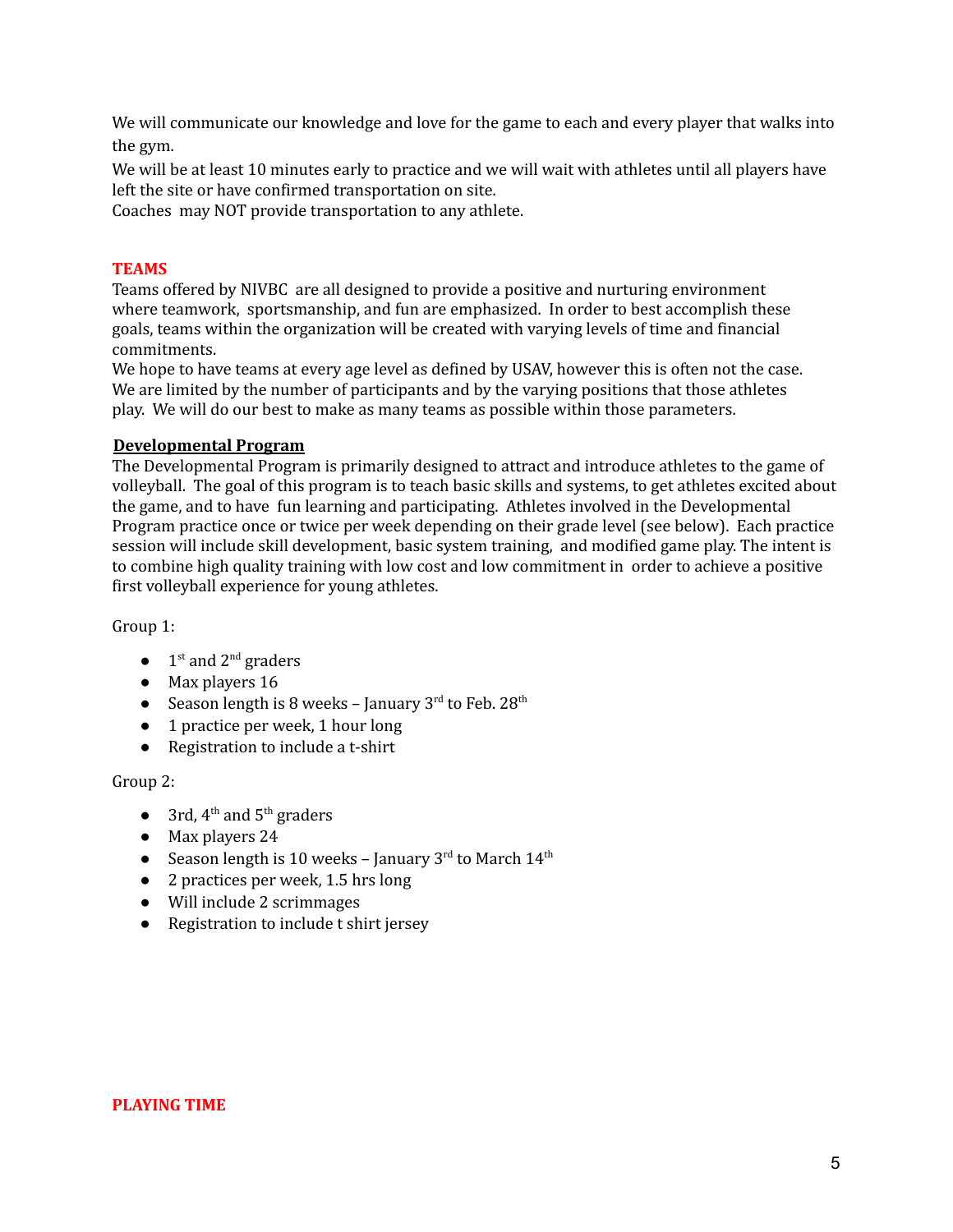Regardless of the age or skill level, playing time in games is always a concern for participants. Participants in NIVBC are paying to be trained in volleyball skills, techniques and tactics by a knowledgeable coaching staff. For all teams, most of this training occurs in practice situations. For this reason, NIVBC does not guarantee, for any team, specific percentages of playing time for participants. Regardless of competitive playing time, all players will receive quality training in practices.

#### **COMMUNICATION**

#### **Routine Team Communication**

The primary way that you will receive communication from NIVBC will be through our website at northidahovolleyball.com and through emails. For unexpected or last minute changes with a practice or with a tournament, we will try to have coaches and staff text out that information or call parents directly as well as put it on the website asap. It is critical that you routinely (daily) check our website during the season to make certain you receive all team/player/parent information. Our expectation from parents and players is that immediate communication (about something in the next 4 hours) be made to coaches by text. If the subject is more distant we recommend email. We also recommend following up any important verbal notification with an email to act as a confirmation and reminder.

#### **Player to Coach**

Both players and coaches are responsible for establishing a relationship of trust and mutual respect. Our coaches work hard to be approachable and to create a safe environment for players to bring up concerns. However, bringing up a problem to their coach can be extremely difficult for a player.

We look at this as an opportunity to help teach a valuable life skill. We encourage parents to help their daughters take that first step and hope that not only will the problem be resolved but that our athletes will have also grown as a result of doing so.

For players, the most common concern that they have revolves around playing time. Our expectation is that the player should start this conversation by asking what she needs to do to play more and how she can work towards playing a larger role in contributing to the team's success.

#### **Parents to Coach**

North Idaho Volleyball Club wants to encourage appropriate communication between our parents and the coaching staff of their daughter's team.

**Appropriate communication would include:**

- **Any information about your daughter's health.** Recent illnesses, medical restrictions relative to practice, allergies and medication needs are all examples of important information that we want you to communicate to your coaches.
- **Any information about your daughter's emotional health.** It may be important for your coach to know if your daughter is struggling in school or had a recent death in the family or is dealing with another emotionally charged issue. Without this context, your daughter's behavior in practice or during a tournament, may be interpreted as being lazy, unfocused or disrespectful.

We recognize how delicate and private this can be, but not sharing this information could possibly exacerbate your daughter's condition if she is misperceived.

● **A quick heads up that your daughter is struggling to talk with the coaches.** This is appropriate if it is only a head's up and not a detailed email. Remember that we hope to begin this conversation with the player first but if our coaches are aware of the need for conversation, they will try and facilitate it happening.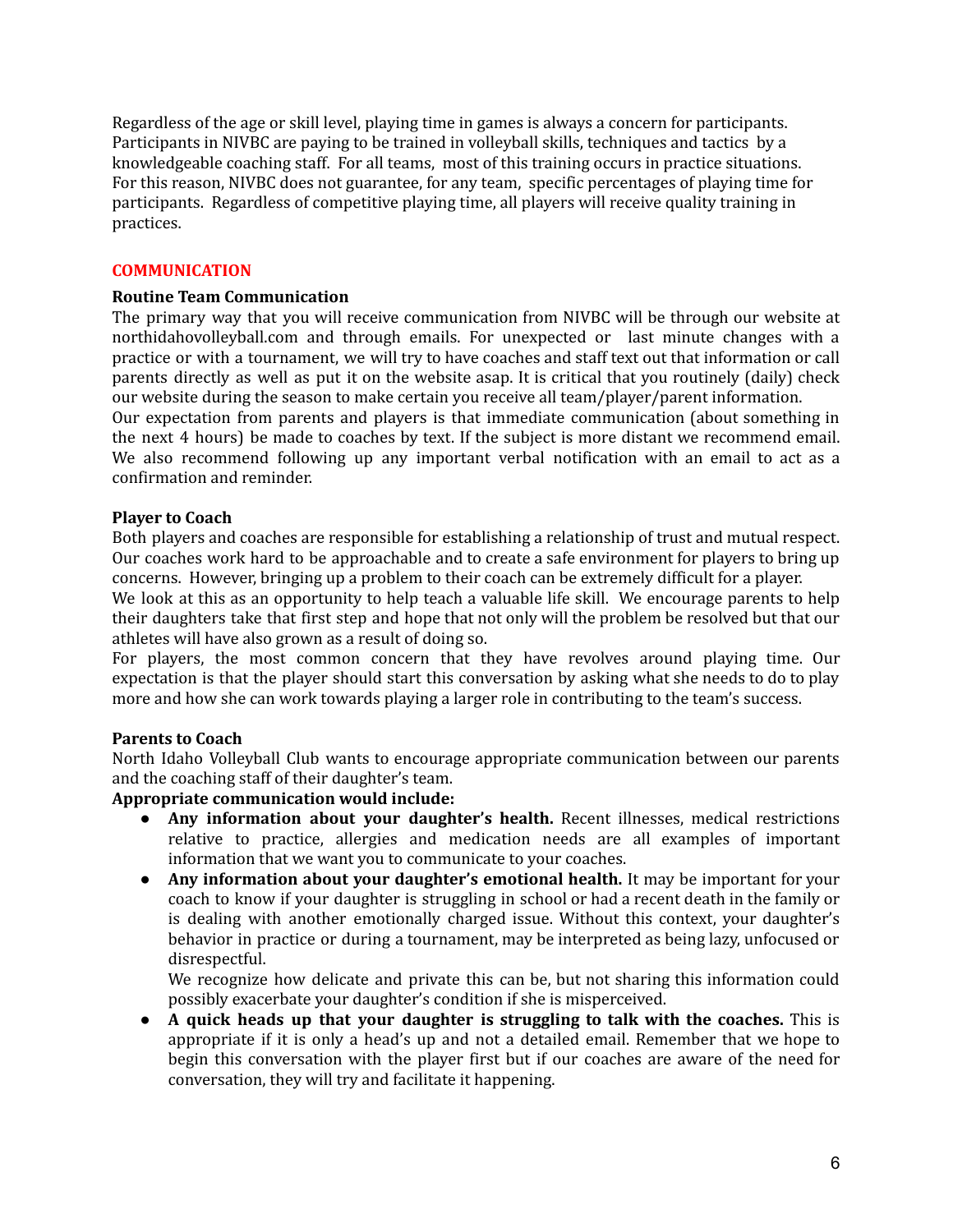- **Your positive experiences with the coach or the team.** If we are doing things right then reinforce that by letting us know.
- **Your willingness to become more involved.** If you want to help with pictures, video, fundraising or other activities to support your team and the club then let us know!

### **Inappropriate communication would include:**

- **Conversations about play time prior to a player/coach meeting.** If your daughter is unhappy and unclear about the playing time she is receiving, she needs to approach the coach and discuss it as outlined earlier. If your daughter has not tried to discuss her playing time or her role on the team with her coach, it is inappropriate for you to do so. Before approaching the coach yourself, encourage your daughter to talk to her coach about what she can do to help the team and earn more court time or ask the coach to more clearly define her role on the team. If after this conversation, there are still concerns, then a conversation with the coach, parent, and player may be appropriate. Request a meeting with the coach. This meeting should take place away from practice or a tournament site. Parents and relatives should NEVER approach a coach at those venues. Emotions run too high and it can lead to a much more difficult set of circumstances. The player should be present at the meeting if at all possible.
- **Other players on the team.** Your personal opinions of other player's attitudes, skill, performance, or conduct are not appropriate topics of conversation for you to have with your daughter's coach. There are some exceptions with regards to code of conduct. A team parent should inform the coaches of any issues that arise on the team relative to tournament rules or club travel policies. Any issues relative to drugs, alcohol or weapons should be brought up with the head coach immediately. Please use your best judgment here, and understand that if you cross a line, the coach will let you know immediately that this is an inappropriate topic of conversation.
- **● Coaching technique, tactics, systems, etc.** These are all issues that are not open for discussion or negotiation. There are opportunities with end of season parent evaluations to provide feedback on these topics to the coaching staff, the board and the club director.
- **● Poor Sportsmanship.** The club will not tolerate aggressive parent behavior toward any of coaches, coaches of other clubs, parents, or officials. If a parent exhibits this type of behavior, they will be appropriately sanctioned, which may include being asked to not attend tournaments in the future or even dismissal from North Idaho Volleyball Club.

#### **Finding the Best Time to Talk**

In looking for a positive outcome when meeting with your coach, it is important to find the best time and setting for the conversation to occur. Here are some guidelines for finding the best time to talk.

- Don't ask to meet during practice or during a tournament. Your coach will not meet with you at this time. Outside of practice is the best time. Please allow plenty of time for the meeting.
- The 24-hour rule is a good rule. If there is any emotion to an issue then wait at least 24 hours after the issue before scheduling a meeting.
- Provide some prep for your coach but not too much before the meeting. Let your coach know why you want to meet but keep it brief. Emails or long phone messages tend to be too emotional and accusatory. Avoid that with just a brief note or conversation.

# **SAFESPORT SOCIAL MEDIA/ELECTRONIC COMMUNICATION POLICY Purpose**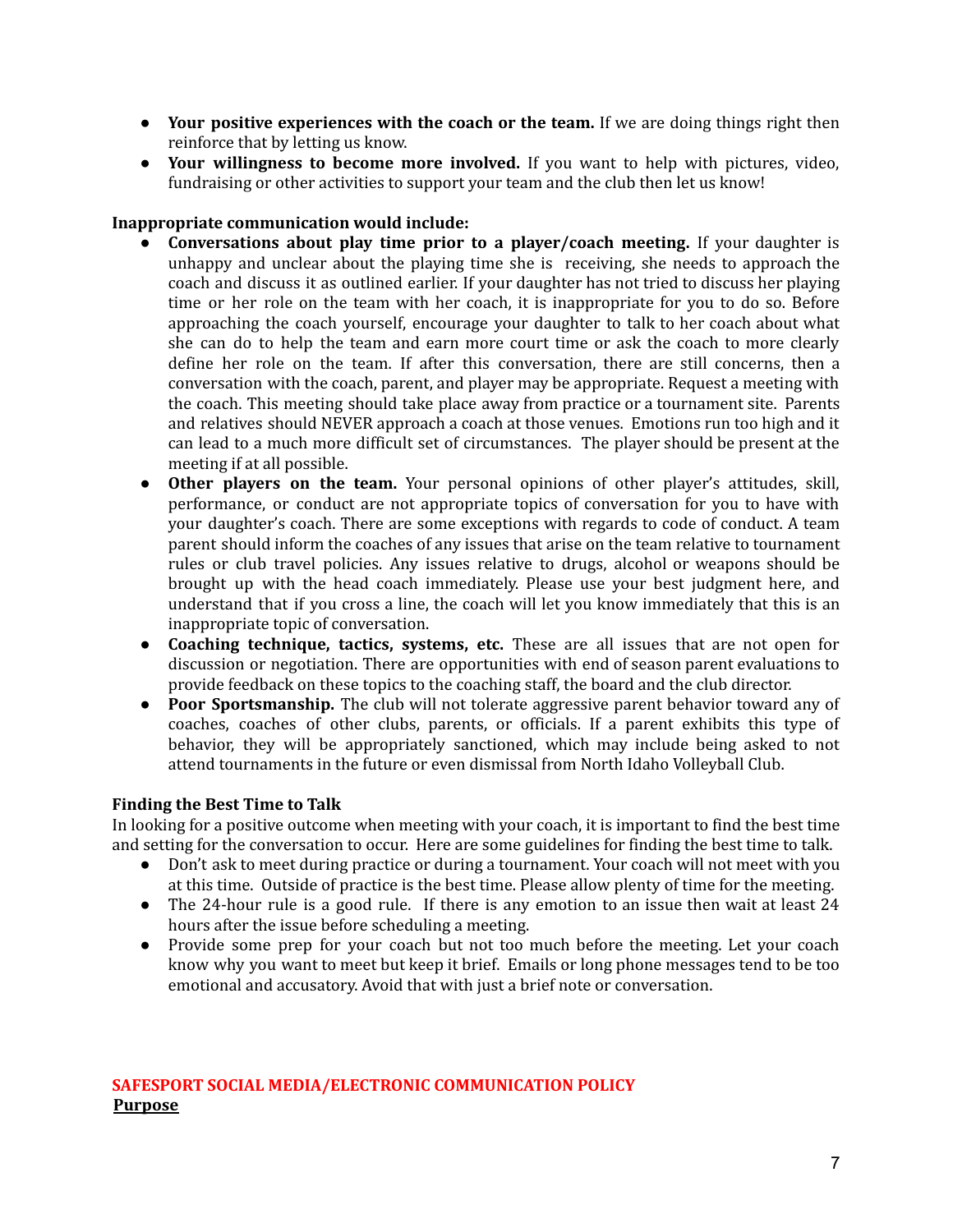North Idaho Volleyball Club recognizes the prevalence of electronic communication and social media in today's world. Many of our student athletes use these means as their primary method of communication. While NIVBC acknowledges the value of these methods of communication, NIVBC also realizes that there are associated risks that must be considered when adults use these methods to communicate with minors.

# **General Content**

All communications between an NIVBC coach/staff and an athlete should be professional in nature and for the purpose of communicating information about team activities. The content and intent of all electronic communications should adhere to the USA Volleyball Code of Conduct regarding Athlete Protection.

For example, as with any communication with an athlete, electronic communication should not contain or relate to any of the following:

- Drugs or alcohol use:
- Sexually-oriented conversation, sexually explicit language; sexual activity;
- The adult's personal life, social activities, relationship or family issues, or personal problems
- Inappropriate or sexually explicit pictures.

Any communication concerning an athlete's personal life, social activities, relationship or family issues or personal problems should be **T**ransparent, **A**ccessible, and **P**rofessional.

**Transparent:** All electronic communication between coaches and athletes should be transparent. Communication should not only be clear and direct, but also free of hidden meaning, innuendo, and expectations. **Accessible:** All electronic communication between coaches and athletes should be considered a matter of record and part of the NIVBC's records. Whenever possible, include another coach or parent in the communication so that there are no questions regarding accessibility. **Professional:** All electronic communication between a coach and an athlete should be conducted professionally as a representative of NIVBC. This includes word choice, tone, grammar, and subject matter that model the standards and integrity of a staff member.

If communication meets all three **T.A.P**. criteria, then the method and manner of communication with athletes will likely be appropriate.

# **Facebook**

Coaches may have personal Facebook pages, but they should not have any player from NIVBC join their personal page as a "friend." A coach should not accept any "Friend" request from any athlete, nor should an athlete make a friend request of a NIVBC coach. In addition, the coach should remind the athlete that this is not permitted. Coaches and athletes should not "private message" or "instant message" each other through Facebook.

NIVBC has an official Facebook page that athletes and their parents can "like" for information and updates on team-related matters. **https://www.facebook.com/NorthIdahoVBC/.**

Currently, NIVBC does not have an **Instagram or Twitter account/**

# **Texting** Subject to the general guidelines mentioned above, texting is allowed between coaches and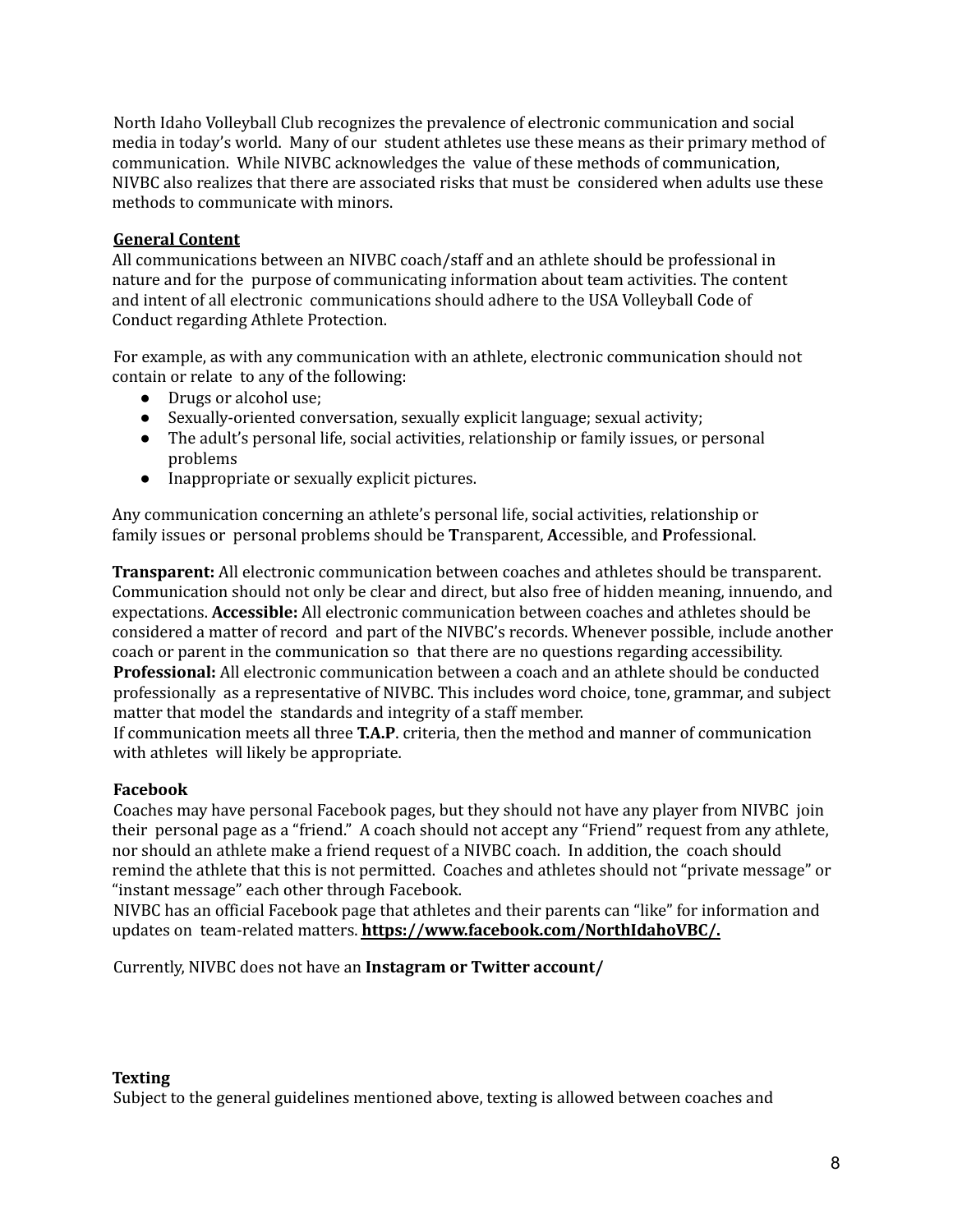athletes. Texting should be used for the purpose of communicating information directly related to team activities.

#### **Email**

Athletes and coaches may use email to communicate. When communicating with an athlete through email, a parent, another coach, or a board member should be copied.

#### **Request to Discontinue All Electronic Communications**

The parents or guardians of an athlete may request in writing that the team coach should not communicate with the athlete through any form of electronic communications. Immediate compliance without repercussion must be granted.

#### **Misconduct**

Social media and electronic communications can be used to commit misconduct (emotional or sexual bullying, harassment, or hazing). Such communications by coaches, staff, volunteers, administrators, officials, parents, or athletes will not be tolerated.

#### **Violations**

Violations of NIVBC's Social Media and Electronic Communications Policy should be reported to your immediate supervisor, a club administrator, or the club SafeSport contact for evaluation. Complaints and allegations will be addressed immediately by the Board.

#### **SEXUAL OR PHYSICAL ABUSE POLICY**

North Idaho Volleyball Club recognizes that all forms of sexual abuse, assault or harassment with athletes are illegal and unethical, even when an athlete invites or consents to such behavior or involvement. Sexual abuse and harassment is defined as, but not limited to, repeated comments, gestures or physical contacts of a sexual nature. This includes demanding sexual favors in exchange for promotions, unwelcome touching of any kind, unwanted letters, telephone calls, texts or email of a personal nature, unwarranted inquiries about personal life or sexual habits, repeated jokes with sexual content, and sexual comments about a person's appearance or body.

In addition, North Idaho Volleyball Club will not tolerate hazing. Hazing is defined as any intentional act that endangers the mental or physical health of one person or a group of people, by another person or group of people, for the purpose of group acceptance or membership. Hazing behavior would include but is not limited to: brutality such as beating or striking, excess calisthenics, excessive consumption of food or drink, or intimidating/threatening activities that cause extreme mental stress.

North Idaho Volleyball Club will not tolerate sexual or physical abuse of any of its staff or participants. NIVBC regards the safety of the young athletes entrusted to our care and instruction as our highest priority. We do not tolerate physical behavior that compromises that priority. The same policy applies to our staff. We will not tolerate abusive, threatening or derogatory actions involving our staff by parents or others. We monitor activities and interactions to try to prevent miscommunications that cause discomfort to any of our athletes, parents or staff.

#### **REPORTING COMPLAINTS**

If you see or experience behaviors by an NIVBC coach, staff member, or chaperone that you believe to be inappropriate, report it immediately to either the Head Coach or Club Director. All complaints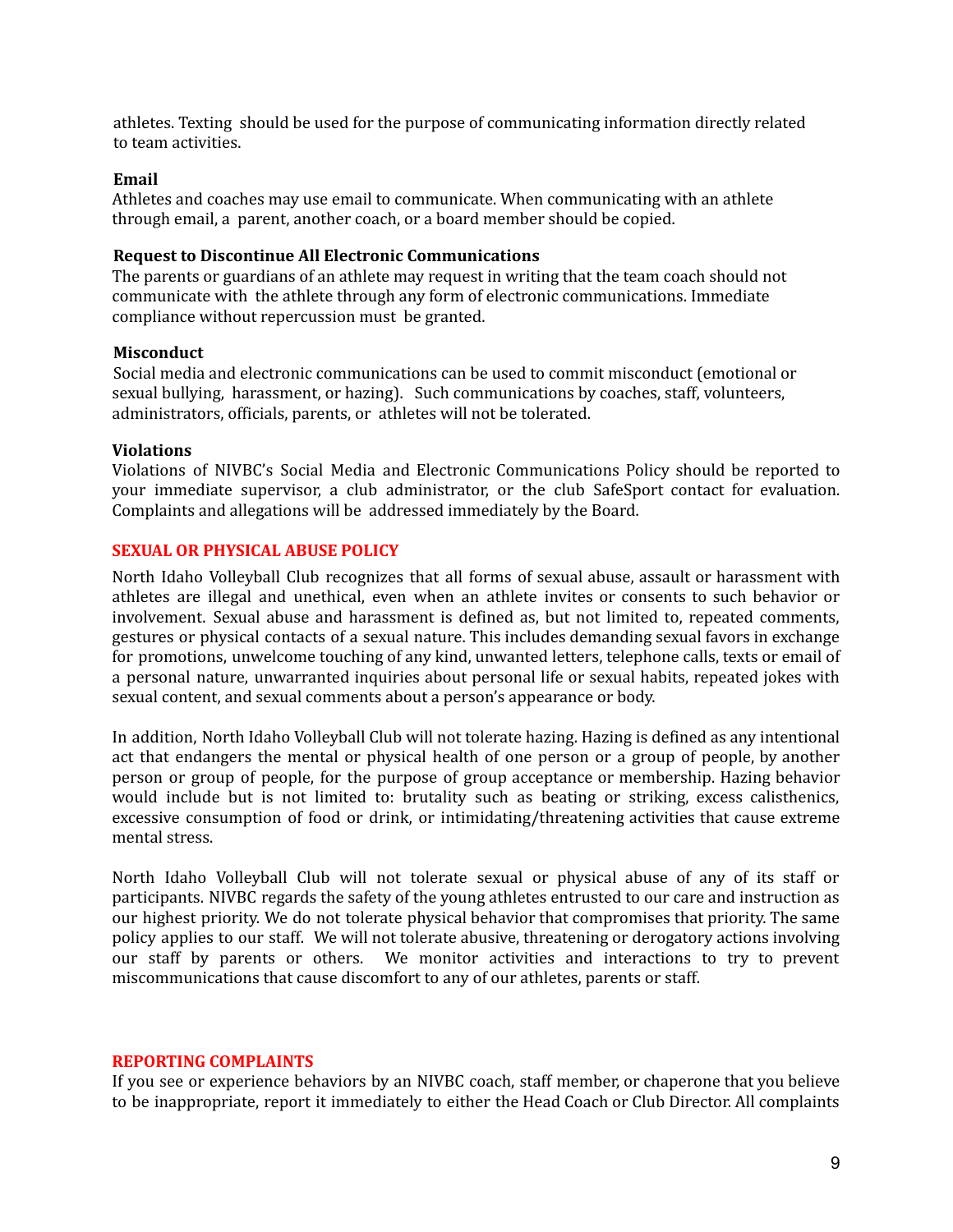will be investigated. Any employee or volunteer found to be in violation of the sexual and physical abuse policy will be subject to discipline, which may include dismissal. There will be no retaliation against any complainants or witnesses who participate in an investigation of an abuse charge.

# **TRYOUTS**

North Idaho Volleyball Club will hold open tryouts each year to select players for our teams. Our tryouts will comply with Evergreen Region policies that include player pre-registration, tryout date guidelines and tryout fees.

#### **Tryout Preparation:**

- Complete all registration paperwork before you come to the tryout. Links to registration paperwork can be found on our website at Northidahovolleyball.com
- Be sure to get there early. The gym will be open 30 minutes before the scheduled start time.
- Great effort turns heads and is remembered. Avoid being tentative in your play but know the difference between being aggressive and playing recklessly.
- Let the lead tryout coach know if you are trying out while injured or have to leave early for whatever reason.
- Talk to us before or after tryouts as much as you want! We value the opportunity to answer any of your questions.

#### **The Selection Process:**

We will have multiple coaches evaluating players during our tryouts. Selection will be based upon the following criteria:

- A player's skill performance during a variety of drills held during tryouts.
- Effort, competitiveness and interaction with other athletes are all evaluated and scored.
- Our perception of that player's athletic potential what she may be able to do over the course of the season.
- Our perception of the coachability of the player.

# **Playing Up:**

All players who tryout with North Idaho Volleyball Club are evaluated for older teams without needing to indicate their desire to do so. The majority of players within NIVBC play at actual age-level, and the club believes this is usually the best choice for their continued development as student/athletes.

#### **Movement between Rosters:**

Occasionally we will move an athlete from one team to another as needed to complete a roster. We will not move an athlete from or to another team until we have discussed the move with the athlete and the parents. It is usually to simply fill a temporary need due to injury, illness, or scheduling conflicts. All movement between rosters MUST be board approved.

**SCOREKEEPER CLINIC**

.

Every player is required to attend a scorekeepers clinic. NIVBC will schedule their club clinic in early December. The clinic is free for players or adult chaperones that wish to attend. If players are not able to attend the scheduled club clinic then they need to contact the club director to find out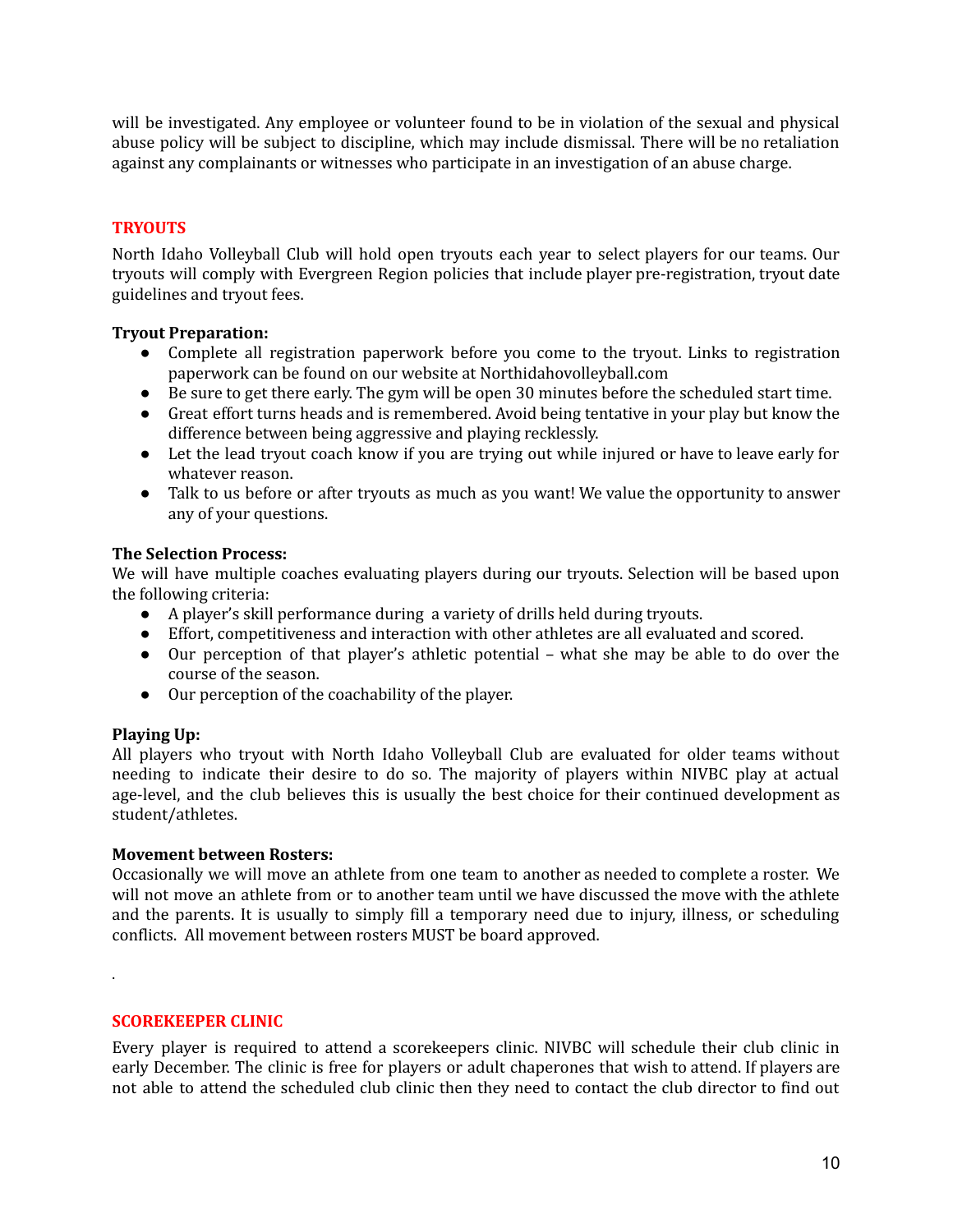information on make-up clinic options. Players will not be put on a roster until they have attended a scorekeeper clinic.

#### **PRACTICE**

North Idaho Volleyball Club teams usually practice an average of twice per week. Team practices are usually 2 hours in length. There are times when our practice schedule will change based on weather conditions or school events. We will strive to make a practice schedule that does not change.

#### **Practice Rules**

Our focus with practice is to TEACH a competitive volleyball system. To achieve that, certain rules are required by all teams as detailed below:

- MISSING PRACTICE IS HIGHLY DISCOURAGED !!!!!!!!!!
- Every practice is important. It is expected that each player will exercise good time management skills so that scheduling conflicts are kept to a minimum and practice attendance is as close to 100% as possible..
- All athletes are expected to make every effort to attend practice. If a player must miss a practice, a telephone call, text, or email to their head coach is expected at least 24 hours before practice. We acknowledge that there may be exceptions.
- Advanced notice is expected if the missed practice is due to vacation, school function or another event scheduled in advance.
- Missing practice may result in loss of playtime based upon whether the absence was excused and the expectations set up by the coach at the parent meeting.
- Excused absences are for family or school events in which the player cannot control the scheduling of that event (concerts, plays or games). School activities ALWAYS are excused absences.
- Players who can only attend a half hour or 45 minutes of a practice because of another event should still come to practice. It is much better to get some practice time rather than miss the whole practice.
- Injured athletes who can attend school are expected to attend practice to support their team and be available to help where they can, even if they cannot physically participate in practice. Players with fever or stomach flu (diarrhea and/or vomiting) should not come to practice.
- Scheduled practice time is start time. Please arrive early enough to be dressed and completely ready for practice by start time. This usually requires arriving not less than 15 minutes before start time.
- All practices are open and parents are welcome to observe practices at any time. Parents may not coach or offer instruction to their daughter or another team member at any time during practice. Parents are not permitted on the court, unless requested by the coaching staff.
- There will be no jewelry allowed at practice. Please leave your jewelry at home.

# **TOURNAMENTS**

Most tournaments that North Idaho Volleyball Club teams enter take one day, either a Saturday or a Sunday. The typical one-day tournament schedule starts at 8:00 AM with pool play consisting of three or four matches followed by bracket play in the afternoon. Larger tournaments (National Qualifiers, MLK, President's Day, or Memorial Day Tournaments, etc.) involve two days of pool play, followed by single elimination bracket play.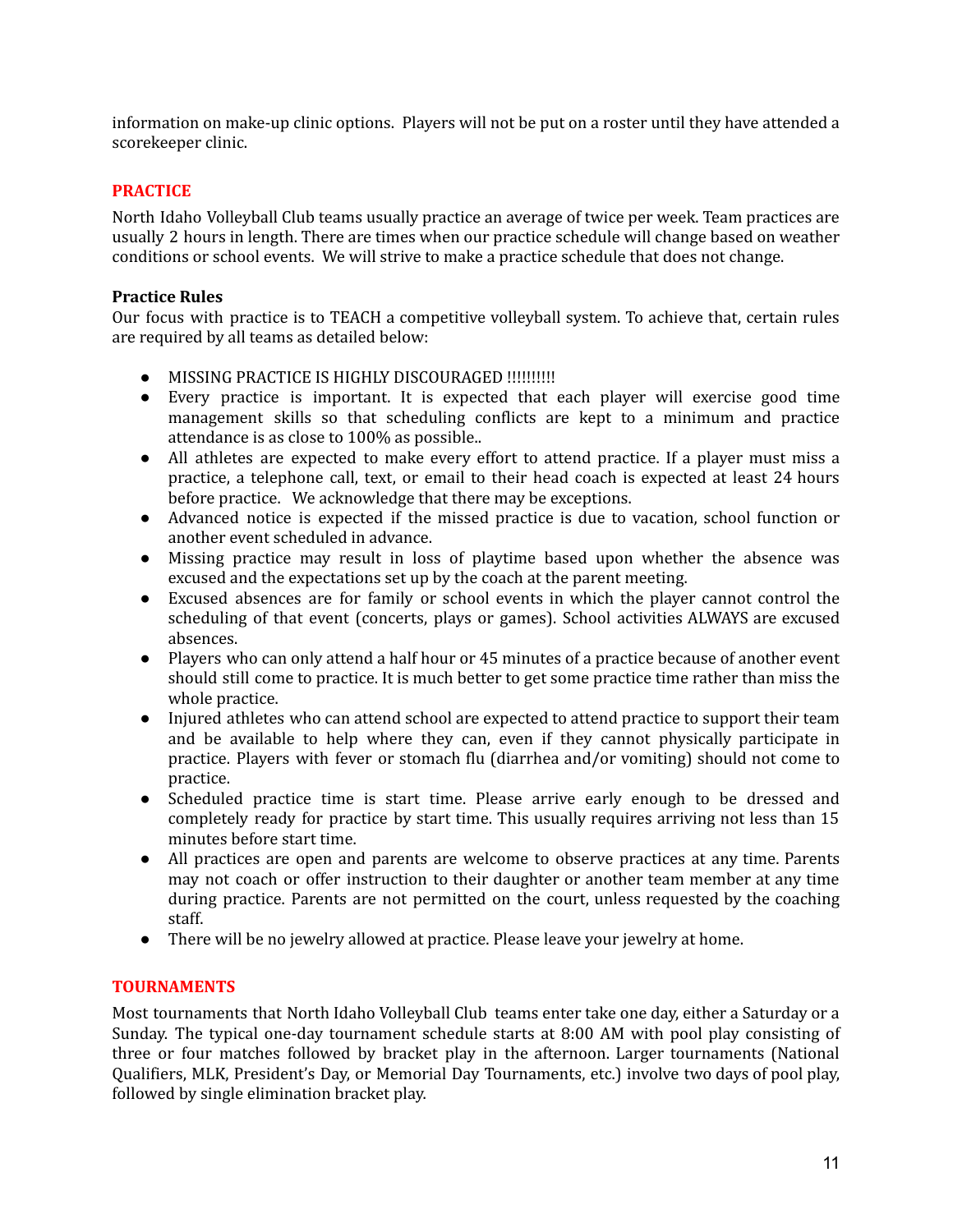### **Parent Guidelines:**

- We strongly recommend that players get a nutritious meal and have a 10:00PM curfew the night before a tournament.
- Parents are responsible for the transportation of their daughter to and from tournaments.
- Many gyms prohibit food or drink other than water in the court areas. Teams may be penalized by the tournament site director if parents or team supporters ignore this rule.
- Parents and spectators are reminded to refrain from behavior that is inappropriate towards players, officials, coaches, or other spectators. Parents may be required to leave a playing facility by tournament officials or staff of NIVBC for inappropriate behavior.

#### **Player Rules:**

- If a player knows that she will miss a tournament, be late or have to leave early from a tournament it is her and her parent's responsibility to notify the coach as soon as a conflict is identified.
- Once players have arrived at the playing site they are encouraged to put their phone away for the ENTIRE DAY!. We expect complete engagement in the competition. Manage your communication ahead of time so you can be entirely focused on our tournament for the day. While reffing, phones are **absolutely** forbidden to be on your person - no exceptions.
- All athletes are required to be in the gym, ready to warm-up, at the scheduled start time set up by their head coach. Usually this will be when the gym opens, one hour prior to the start of the first match.
- Players are expected to avoid displaying negative emotions during matches. Arguing with the officials will not be tolerated.
- All athletes are required to stay at the tournament until the team has been released by one of the coaches. We play as a team, and we will leave the event as a team.

# **Officiating:**

All USAV tournaments are at least partially self-officiated. Officiating at tournaments is the shared responsibility of the entire team, including coaches. All players are required to help with the line judging, scorekeeping, score flipping, and down officiating.

- **●** The coach may rotate officiating responsibilities but will often only use the most experienced scorekeepers.
- No headsets or cell phones are to be used during officiating assignments. This also includes cell phones at the scorekeeper's table.

#### **Team Area & Cooler:**

Upon arrival, the team will identify a team area where the girls can leave their bags and relax between playing and officiating. The area may be a room, table or simply a spot in a hallway. Either way, the team area represents our club and should be kept neat and organized at all times. Most girls will bring some type of blanket and/or pillow, homework, a book, phone or other items to help pass the time between matches. Remember, the team area is not secure and valuables should be left at your own risk. Also, be sure to properly dispose of any trash and leave the area as we found it when the tournament is over.

### **TEAM FEES AND BILLING**

#### **Team Fee:**

Team fees vary within the club based on the tournament schedule for each team. Team fees are budgeted individually each year. Team fees are listed on the club website under Fees. No team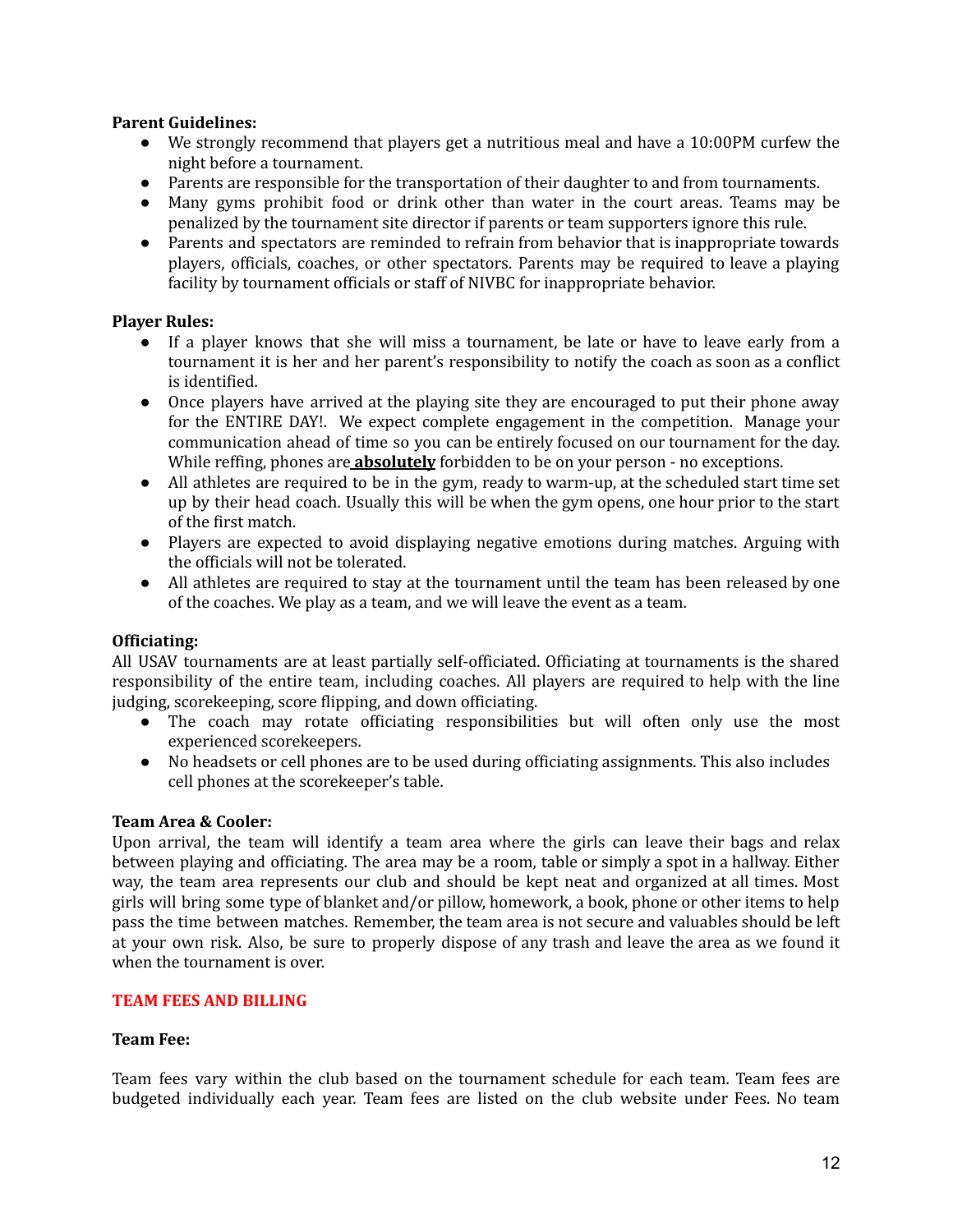subsidizes another team, and the club does not carry funds over from year-to-year.

Your daughter's team fee includes:

- Admin Fee covers registration for staff, equipment, website, tax preparation, etc.
- Gym Fee covers costs for practice gyms.
- Travel covers hotel, mileage and meal per diem for coaching staff (not for players).
- Uniform usually covers jerseys, spandex, warm-up shirts, warm-up jackets, and team bags for players, but exact items may change for any particular season.

Your daughter's team fee does not include the following expenses:

- Any travel expenses or meals for players.
- Team cooler expenses
- USAV membership for players.
- Apparel or accessories such as knee pads, shoes, and socks.

#### **Billing and Payment Policies**

- **Responsible Party** The parent or guardian who signs the participation agreement and the USAV Letter of Intent is liable for any and all fees, dues, and charges for goods and services incurred by the participant. By signing the agreement, the responsible party accepts liability and agrees to be bound by the terms of the agreement. The agreements for all sibling participants, regardless of which parent or guardian signs as the responsible party, will be treated as one account for the purposes of this liability.
- **Late Fees or Returned Item Fees** In the event a check or credit card draft used to pay fees is returned to North Idaho Volleyball Club or refused for payment regardless of the reason for refusal, a \$30.00 service fee may be assessed to the participant's account and a cashier's check or money order may be required for all further payments.
- **Statements** Participants will receive player fee sheets from the club at the November parent meeting.
- **Invoicing** All invoicing will be sent via email through our Sports Engine platform.
- **Payments** Accounts may be paid by check, money order, credit card or certified funds. Checks should be made out to North Idaho Volleyball Club. Please write the player's name in the memo line on any checks. Credit card payments will only be done through Sports Engine and will automatically have a service fee added to the amount due.. Cash should never be mailed. Payments may be mailed to the club office. Coaches MAY NOT accept payments.

North Idaho Volleyball Club PO Box 1432 Sandpoint ID 83864

- **Payment Schedule** For all teams an initial team fee is due at the time of commitment (Letter of Intent.) The balance is broken up into three equal payments that will be paid at the first practice in January, February, and March. Payments are due on the 1st of the month and considered late on the 11th of the month.
- **Payment Plan** If an extended monthly payment plan is necessary for your family please contact the Bookkeeper to make arrangements. We will be happy to work with you.
- **Delinquent Payments** A player who is delinquent with payments may be suspended until their account is brought current or other acceptable arrangements are made with the club. Accounts that remain unpaid after May  $1<sup>st</sup>$  will be considered "Not in Good Standing" and reported to the Evergreen Region office of USAV which will affect a player's participation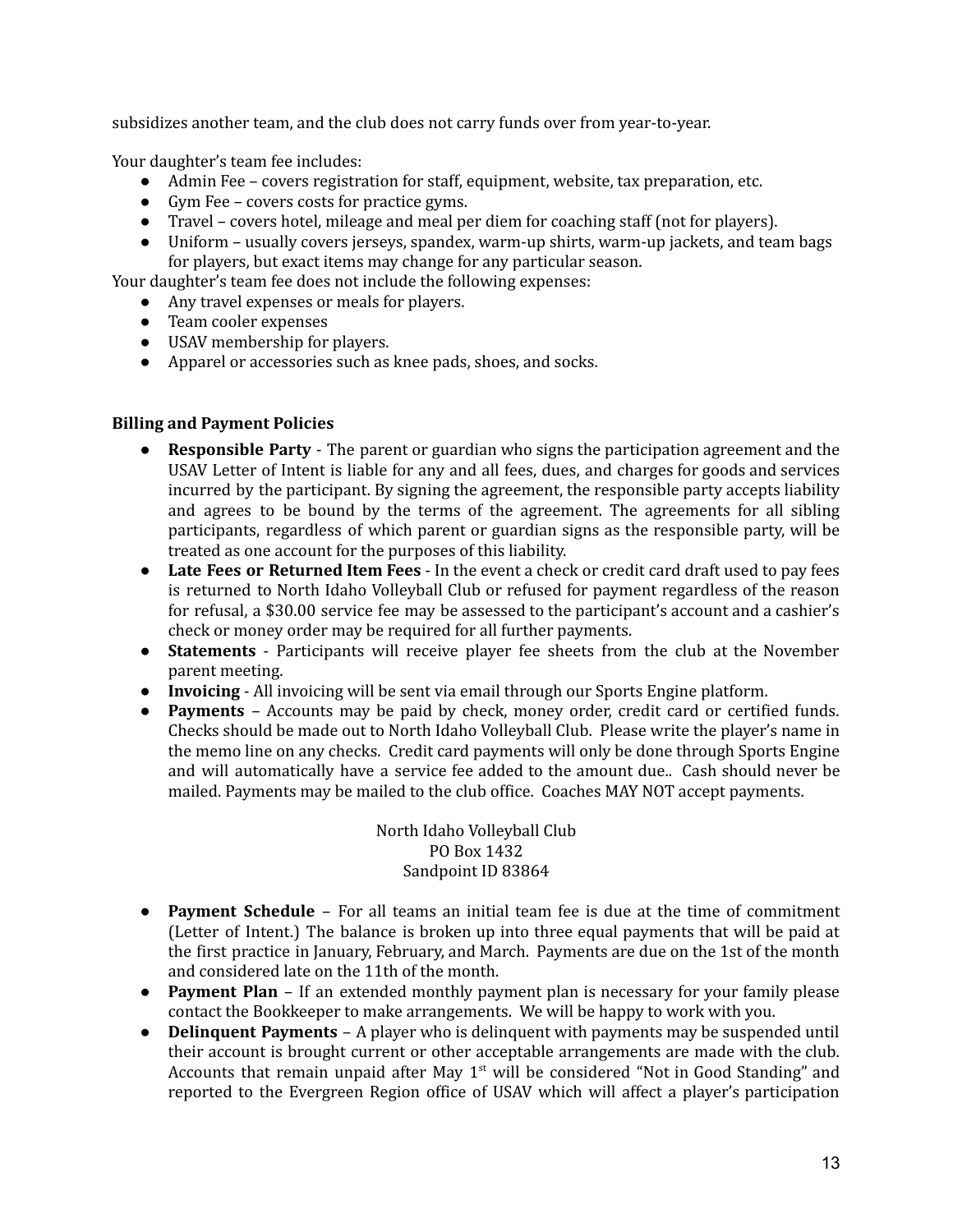during the subsequent club season.

# **FUNDRAISING**

#### **Fundraising**

All fundraising activities are optional for members of the organization.

Money raised by North Idaho Volleyball Club by general fundraisers (t-shirt sales, etc.) will be put toward operating expenses.

Funds earned by a team will be credited to that team's account and distributed equally among team members. These funds may only be used to cover tuition fees or camp fees.

Under no circumstances will credit generated through fundraising be returned to the members of a team at the end of the season.

#### **Gift Versus Donation**

Because North Idaho Volleyball Club is a non profit 501(c)(3) corporation, donations made to the general fund can be tax deductible to the donor. However, if a donor wishes money to be applied to a specific account, to benefit a specific player, the contribution is considered a gift and is not tax deductible. If you have any questions regarding whether or not a contribution is tax deductible, please contact the Treasurer or consult a certified tax accountant.

# **Other Fundraisers**

Members or teams are allowed to organize and run fundraisers throughout the club season. NIVBC will support any fundraising efforts in any way it can. The Board must approve all fund raising activities if members intend to use the federal tax ID number as a means of generating credit. All funds raised should be deposited into that team's account.

# **COVID-19 WAIVER**

I understand that the risk of becoming exposed to or infected by COVID-19 at NORTH IDAHO VOLLEYBALL CLUB's activities may result from the acts, omissions, or negligence of myself and others, including, but not limited to, NIVBC employees, volunteers, and program participants and their families.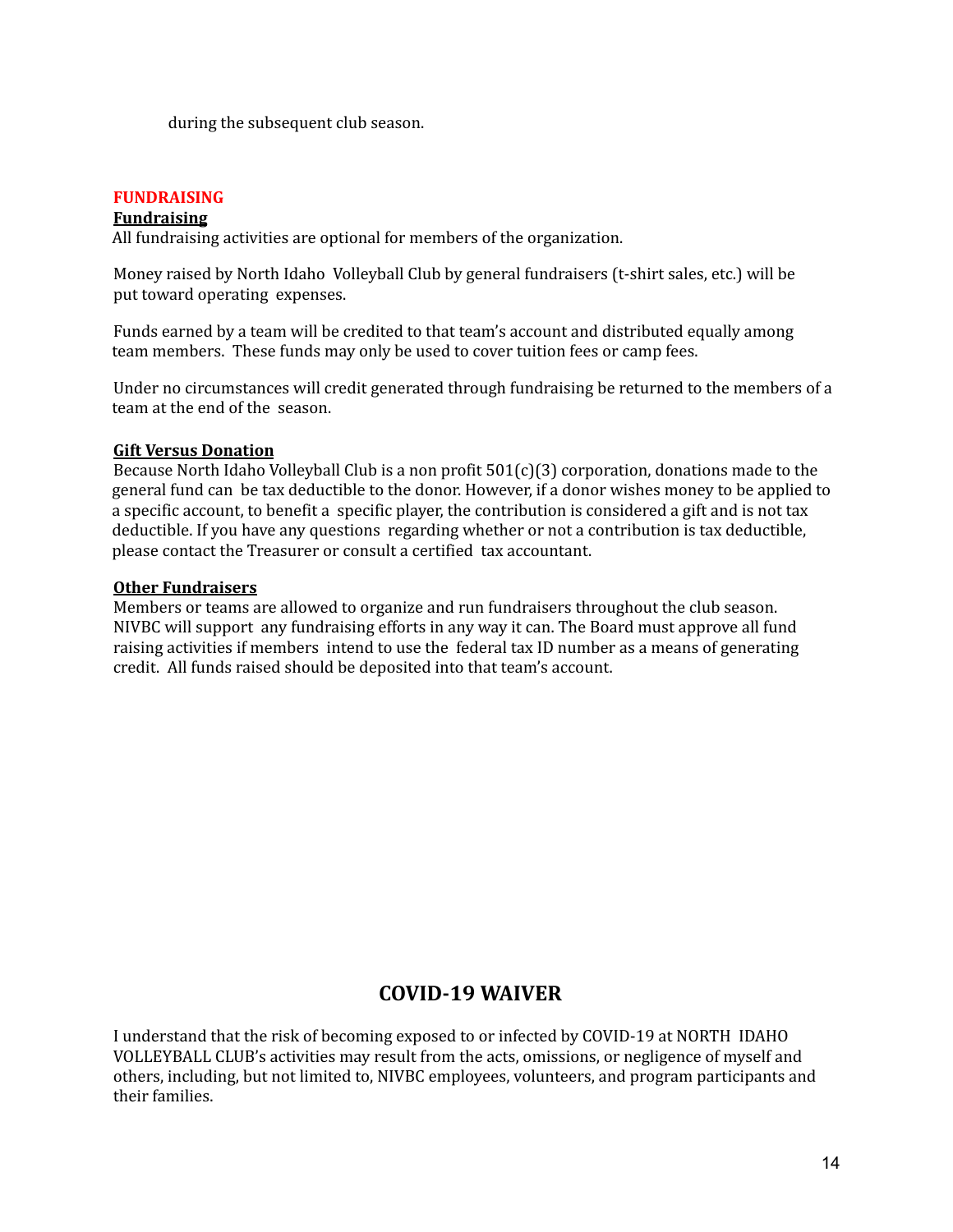I voluntarily agree to assume all of the foregoing risks and accept sole responsibility for any injury to my child or myself (including, but not limited to, personal injury, disability, and death), illness, damage, loss, claim, liability, or expense, of any kind, that I or my child may experience or incur in connection with my child's attendance at any NIVBC activities.

If my child or anyone in our immediate family tests positive for COVID-19, I hereby agree that my child will not attend any NIVBC sessions or other activities for a period of 14 days following positive test results.

I further acknowledge and agree that, due to the nature of how volleyball is played, social distancing of 6 feet per person may not be possible at all times. I fully understand and appreciate both the known and potential dangers of performing this activity, and acknowledge that, despite NIVBC's reasonable efforts to mitigate such dangers, this activity may result in exposure to COVID-19, which could result in quarantine requirements, serious illness, disability, and/or death. I agree that, by participating in this contracted agreement, and by accepting the consideration received, I am expressly assuming the risk of such participation for me and my child(ren). By signing this agreement, I acknowledge the contagious nature of COVID-19 and voluntarily agree to the participation terms described above and assume the risk that my child(ren) and I may be exposed to or infected by COVID-19 by attending NIVBC events and that such exposure or infection may result in personal injury, illness, permanent disability, and death.

On my behalf, and on behalf of my child(ren), I hereby release, covenant not to sue, discharge, and hold harmless North Idaho Volleyball Club,, its employees, agents, and representatives, of and from all liabilities, claims, actions, damages, costs or expenses of any kind arising out of or relating thereto.

I understand and agree that this release includes any claims based on the actions, omissions, or negligence of NIVBC, its employees, agents, and representatives, whether a COVID-19 infection occurs before, during, or after participation in any NIVBC activity.

\_\_\_\_\_\_\_\_\_\_\_\_\_\_\_\_\_\_\_\_\_\_\_\_\_\_\_\_\_\_\_ \_\_\_\_\_\_\_\_\_\_\_\_\_\_\_\_\_\_\_\_\_\_\_\_\_\_\_\_\_\_\_\_\_\_\_\_\_\_\_\_\_\_\_\_\_\_\_\_\_\_\_\_\_\_\_\_\_\_\_\_\_\_\_\_\_\_\_\_\_\_\_\_\_\_\_\_\_

\_\_\_\_\_\_\_\_\_\_\_\_\_\_\_\_\_\_\_\_\_\_\_\_\_\_\_\_\_\_\_ \_\_\_\_\_\_\_\_\_\_\_\_\_\_\_\_\_\_\_\_\_\_\_\_\_\_\_\_\_\_\_\_\_\_\_\_\_\_\_\_\_\_\_\_\_\_\_\_\_\_\_\_\_\_\_\_\_\_\_\_\_\_\_\_\_\_\_\_\_\_\_\_\_\_\_\_\_

Participant Signature **Date** 

Parent/Guardian Signature Date

# **PARENT EXPECTATIONS**

Our club parents play a critical role in influencing the success of our teams. They influence not only team chemistry but also team success. Your conversations, behavior and actions influence your child, your child's team members, and the youth and adults in your presence. Please refrain from criticism of your child, team members, coaches, opponents, and officials, as this directly affects the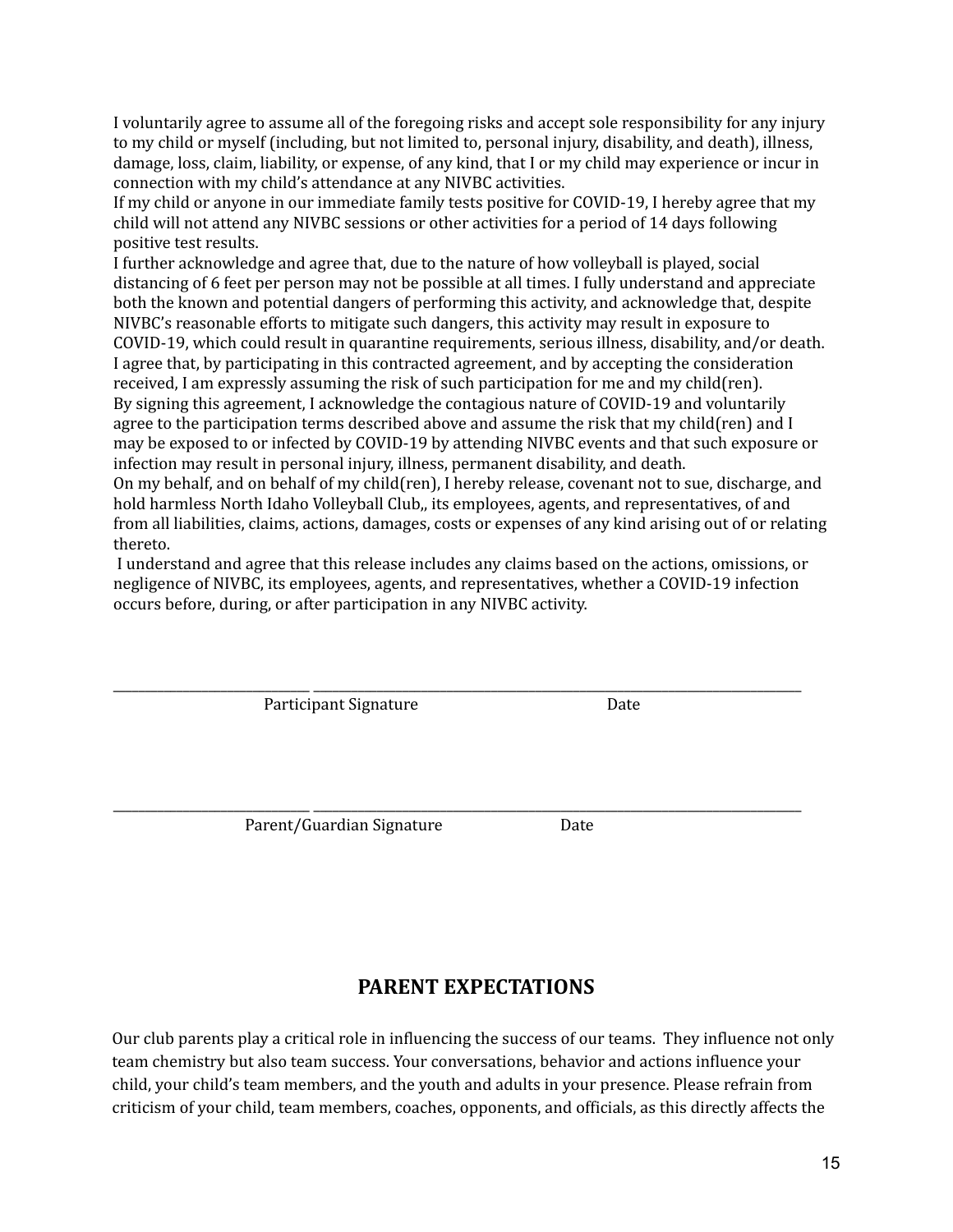short and long term success of your daughter's team, let alone the impact long term on your daughter. Be respectful of "time and place" conversations, and use restraint as needed to manage personal competitive energy and possible unmet expectations.

Very few youth programs are successful without the support of parents. North Idaho Volleyball Club wants each of our players to have a positive experience and get the most out of their season. Below you will find some guidelines that we ask our parents to observe.

- Focus on supporting your daughter in all aspects of her club experience.
- Support the coaching staff both to your daughter and to others. Please do not question coaching decisions or strategy with your daughter, other parents or the general public.
- Try to stay positive and keep negative emotions and discussions away.
- Show respect for other players, parents, opponents, officials, and the program. All comments from the sidelines should be of a positive and encouraging nature. Leave the coaching to the coaches and the officiating to the officials.
- If your daughter has playing time issues or concerns, please direct her to ask to speak to her coach(es) at a convenient time for all, but not during practice. We encourage players to ask coaches where they have the greatest room for improvement and how they might better help their team be successful. Allow some time and if there is no resolution then contact the coaches and ask to meet with the coaches and your daughter.
- If a problem of a different nature arises, please wait a minimum of 24 hours after an incident before contacting the coach to express your concerns. Under NO circumstances shall a parent approach a coach during competition or when other players or parents are present. The parent, player, and coach will often resolve the conflict and learn from the experience. If the parent and coach cannot resolve the issue, contact the Coaching Director or the Club Director..
- If a problem arises that you consider to be more serious, then feel free to contact the Club Director directly.
- Last, but NOT least…please assure your player arrives and is picked up on time for practice and tournaments. If there is ever the need for a ride, simply contact one of your coaches and they will do everything in their power to help arrange for a ride to and from practice. In an emergency, please contact your coach and the Club Director or Assistant Director.

I have read, understand and agree to comply with the guidelines above.

PARENT SIGNATURE **DATE** 

# **PLAYERS EXPECTATIONS**

\_\_\_\_\_\_\_\_\_\_\_\_\_\_\_\_\_\_\_\_\_\_\_\_\_\_\_\_\_\_\_\_\_\_\_\_\_\_\_\_\_\_\_\_\_\_\_\_\_\_\_\_\_\_\_\_\_\_\_\_\_\_\_\_\_\_\_\_\_\_\_\_\_\_\_\_\_\_\_\_\_\_\_\_\_\_\_\_\_\_\_\_\_\_\_\_\_\_\_\_\_\_\_\_\_\_\_\_\_\_\_

We expect our players to be:

- Coachable
- Engaged & Attentive
- Competitive
- Motivated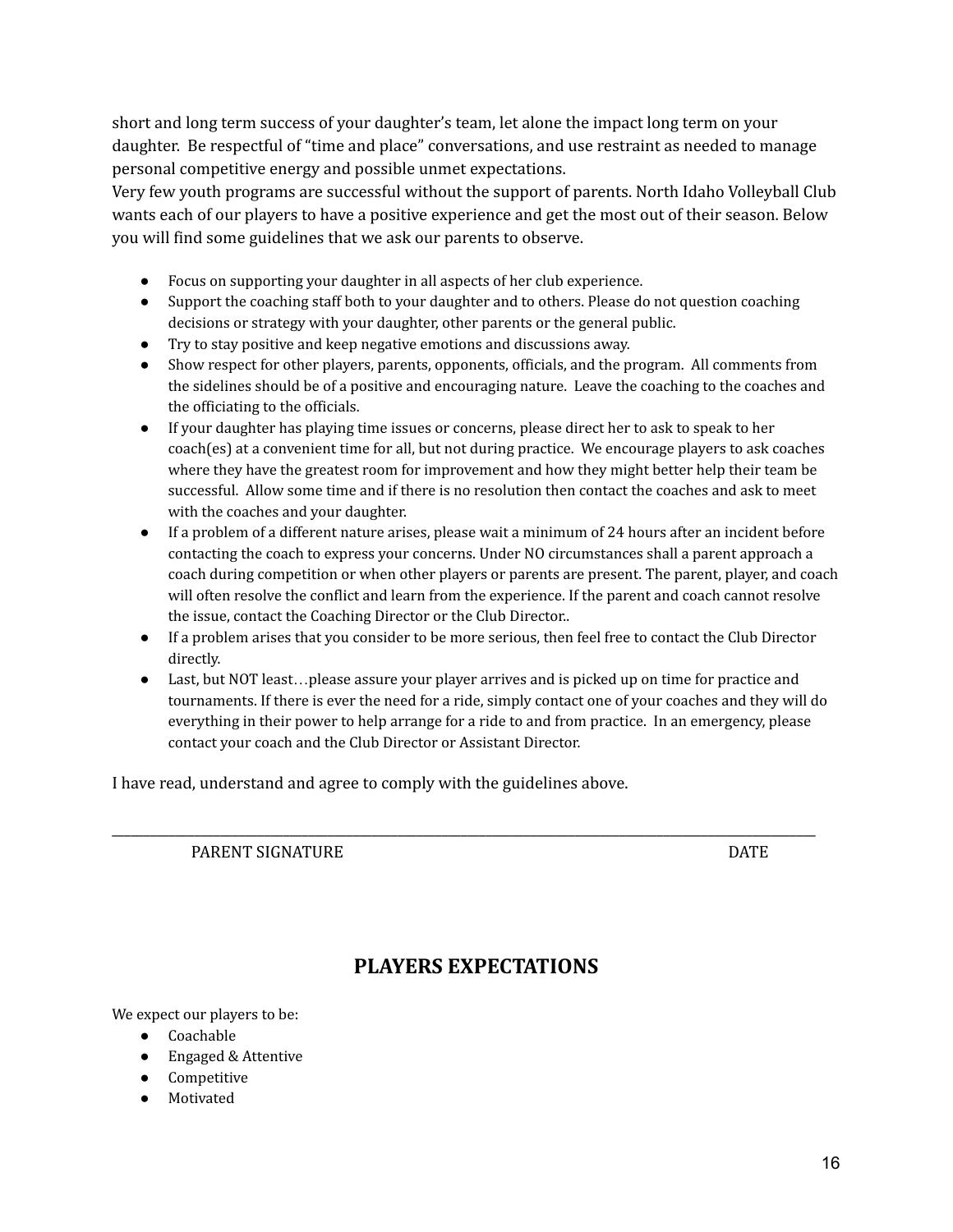- Punctual
- Respectful

Our players are expected to give maximum effort, both physically and mentally at all times. If a player notices a teammate is giving less than 100% then they must hold their teammate accountable and, in a respectful and appropriate manner, encourage them to give 100%.

Competitiveness is a skill that is expected and will be taught by our staff. Clearly, winning is not our only measure of success but is a skill that can and will be addressed.

Our players are expected to be properly dressed, equipped, and on time to every event. To further define properly dressed:

- Players should have their hair pulled back and banded.
- Sleeved shirt (either short or long sleeve) no crop tops.
- Volleyball specific knee pads are preferred.
- Spandex or gym shorts.
- Volleyball or court shoes (no black soled shoes) required.

To further define on time, this means they should arrive at practice in time to be physically ready (stretching on their own) to start practice on time. They also must arrive early enough to assist with set up so that practice can start on time.

Missing practice is strongly discouraged. Players and parents are encouraged to plan ahead and try to ensure that the players attend every practice possible. We understand that there will be exceptions that can cause a player to miss practice. In those cases, please communicate with the coach well in advance - a minimum of 24 hours is necessary. We expect our players to utilize their time management skills to ensure attendance at practice except when emergencies arise.

When coaches or other teammates are speaking, players are expected to listen, make eye contact with that person and be respectful at all times.

It is expected that players exemplify and demonstrate good sportsmanship towards their team as well as the other team across the net. We want to promote "team players."

#### HAVE FUN!!

I have read, understand and agree to comply with the guidelines above.

# PLAYER SIGNATURE **DATE**

# **HANDBOOK ACKNOWLEDGEMENT**

\_\_\_\_\_\_\_\_\_\_\_\_\_\_\_\_\_\_\_\_\_\_\_\_\_\_\_\_\_\_\_\_\_\_\_\_\_\_\_\_\_\_\_\_\_\_\_\_\_\_\_\_\_\_\_\_\_\_\_\_\_\_\_\_\_\_\_\_\_\_\_\_\_\_\_\_\_\_\_\_\_\_\_\_\_\_\_\_\_\_\_\_\_\_\_\_\_\_\_\_\_\_\_\_\_\_\_\_\_\_\_

I have read and understand the rules, expectations and policies that are outlined and explained in the CLUB HANDBOOK.

By signing below, I agree to adhere to and be bound by CLUB HANDBOOK in the upcoming 2021-2022 season.